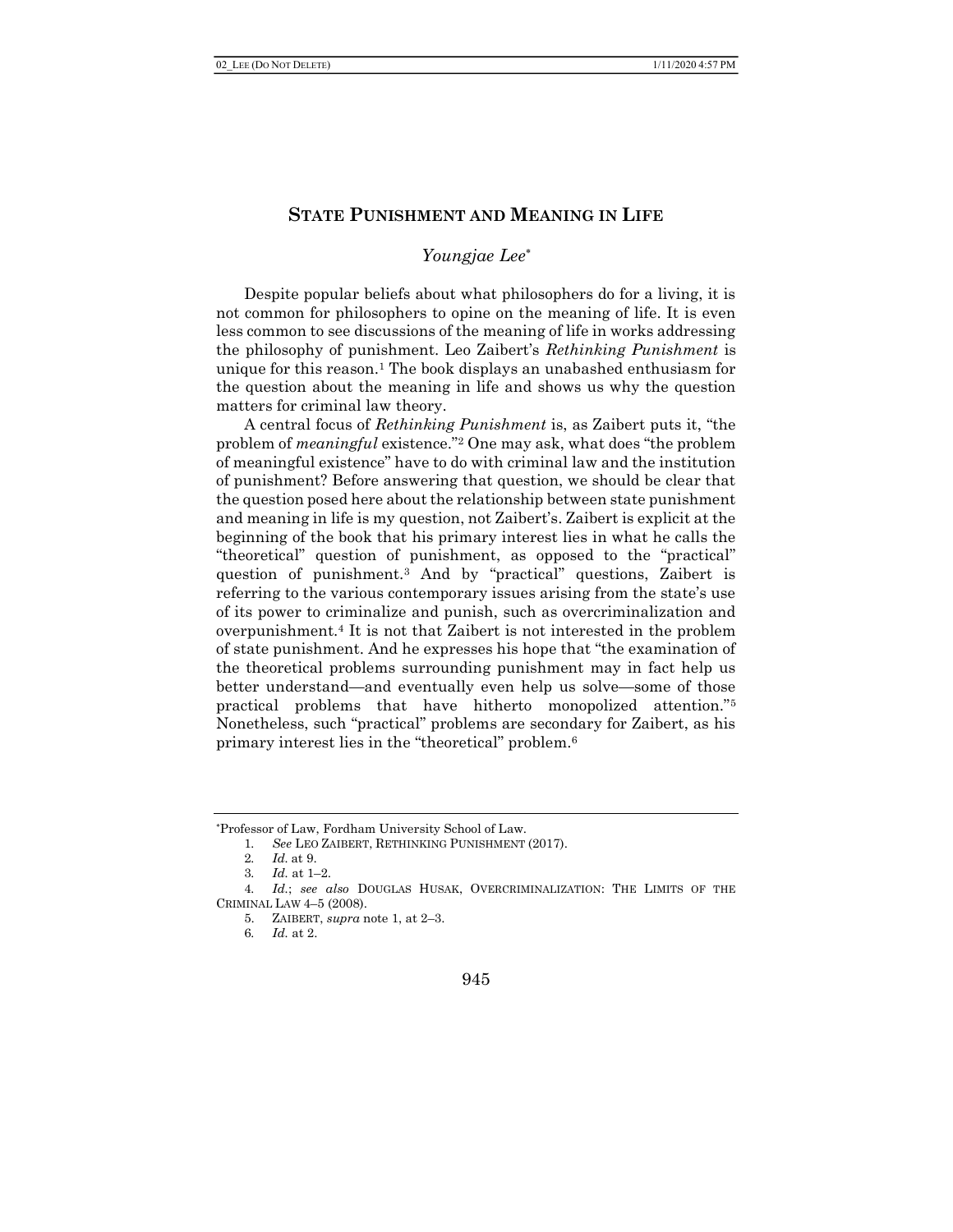How does, then, Zaibert consider the theoretical problem of punishment by focusing on the "the problem of meaningful existence"?<sup>7</sup> A key thought experiment for Zaibert comes from W.D. Ross's The Right and the Good:

If we compare two imaginary states of the universe, alike in the total amounts of virtue and vice and of pleasure and pain present in the two, but in one of which the virtuous were all happy and the vicious miserable, while in the other the virtuous were miserable and the vicious happy, very few people would hesitate to say that the first was a much better state of the universe than the second.<sup>8</sup>

The puzzle in this hypothetical is that the two worlds are identical in terms of the amount of misery and happiness, but one appears to be a better world than the other because of the ways in which misery and happiness are distributed. The question is what exactly makes the difference. According to Zaibert, the reason one world is better than the other is desert. "[D]esert," Zaibert argues, "gives a certain order—a certain meaning—to the whole in which it appears."9 How does desert do that? Zaibert explains that desert "convey[s] meaning to a given situation and to our lives in general"10 by "providing plots to the world and to our lives."<sup>11</sup>

All of this remains somewhat abstract, and here is a concrete example that may help illustrate Zaibert's view that desert gives meaning to our lives. Amber Rose Carlson, who was raped repeatedly as a teenager, has written about her feelings about the perpetrator.12 In the piece, she recounts a question that her therapist once raised: "Imagine your rapist had been found guilty and sentenced in court. What would you want his sentence to be?"13 Carlson's answer to the question was that "[a]nything less than a death or natural life sentence [would be] inadequate."14 When her therapist then asks her, "What if . . . your rapist

<sup>7</sup>. See id. at 9 (emphasis omitted).

<sup>8</sup>. Id. at 38–39 (quoting W.D. ROSS, THE RIGHT AND THE GOOD 138 (1930)).

<sup>9</sup>. Id. at 43.

<sup>10</sup>. Id. at 45.

<sup>11</sup>. Id. at 44.

<sup>12.</sup> Amber Rose Carlson, Is There a "Rational" Punishment for My Rapist?, N.Y. TIMES (Oct. 23, 2017), https://www.nytimes.com/2017/10/23/opinion/rape-punishmentrational.html.

<sup>13</sup>. Id.

<sup>14</sup>. Id.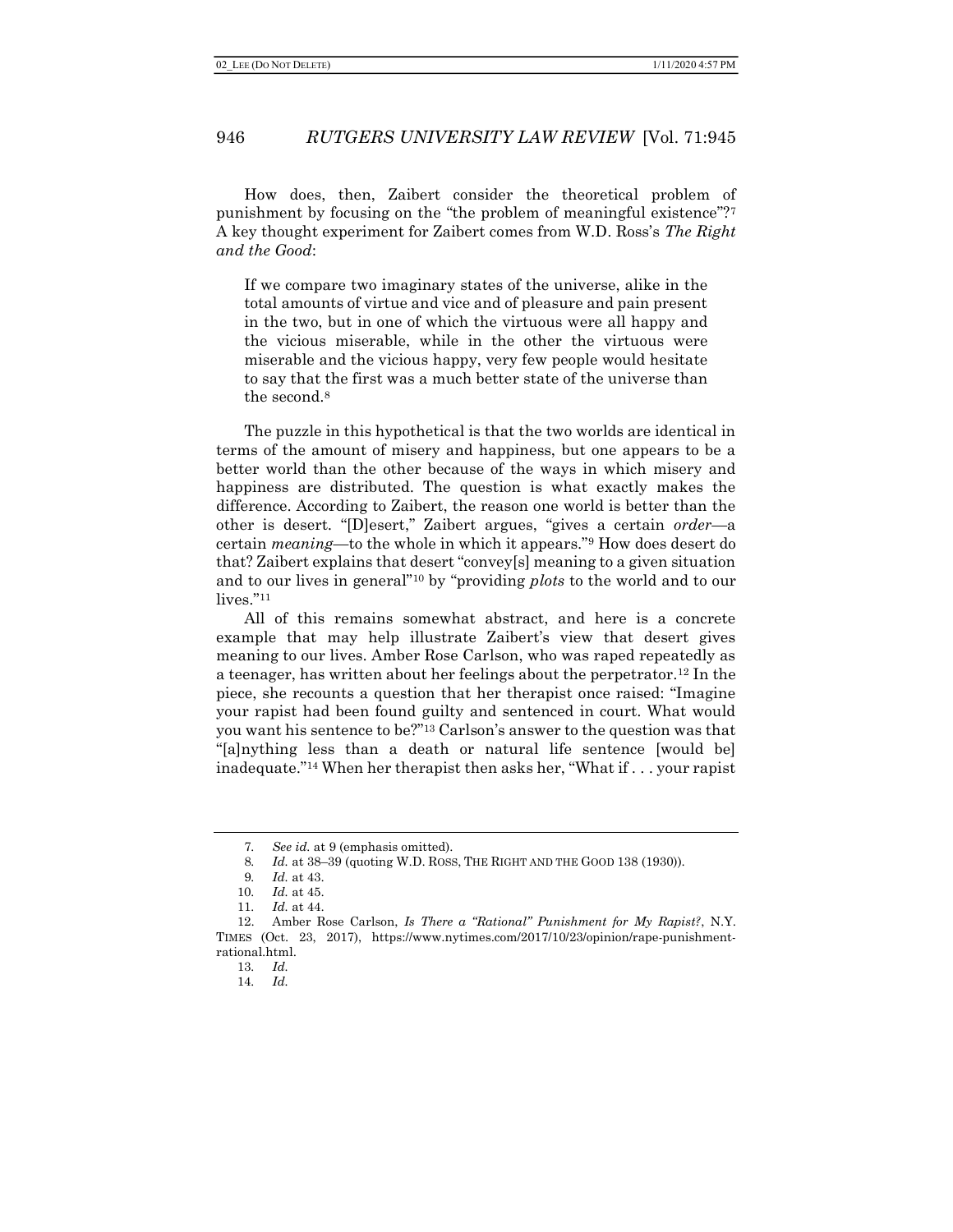had been sentenced to death, but then had been pardoned?"15 Carlson's answer is as follows:

I did not have to mull this question over. I knew I would feel exactly as I do now, exactly as I have felt for the past two decades: that the world is a terribly unjust place. It is a place where my life can be irrevocably transformed because a man could exert control, manipulation and violence over me for years without repercussion. It is a place where my rapist and others like him are enabled at both societal and local levels. . . .

A hypothetical pardon would allow him to escape repercussions just as he has escaped them in reality. Nearly 20 years later as I began trauma therapy again, he has a secure job, an accomplished and beautiful wife, and a healthy daughter. He is living a life many dream of, while my life is disrupted as I continue to heal from the wounds he inflicted when I was a child.<sup>16</sup>

Carlson's response is striking for our purposes. Instead of saying that she would be angry or disappointed or upset, she says that she would feel that "the world is a terribly unjust place."17 When Zaibert says that desert "conveys meaning" to our lives, it seems that this is the sort of emotional and cognitive state that he is referring to.<sup>18</sup>

Here is another illustration, from a movie called While We're Young.<sup>19</sup> The movie is about a friendship between two documentary filmmakers, Josh, who is in his forties, and Jamie, who is in his twenties. Josh is an idealist ("such a purist" as one character describes him), who once made a film called Power Elite.20 Josh is devoted to documentary filmmaking as a form and takes extremely seriously his obligation as a documentary filmmaker to tell the unvarnished, authentic truth about his subject matter. Josh has been working for nearly ten years on a project on "the distinctly American relationship between biography and history, theory and method and how that relates to power and class in our country, particularly the political, military and economic elite."21 Josh has trouble finishing the project, however, not only because of the complexity of the

<sup>15</sup>. Id.

<sup>16</sup>. Id.

<sup>17</sup>. Id.

<sup>18.</sup> ZAIBERT, supra note 1, at 43.

<sup>19.</sup> WHILE WE'RE YOUNG (IAC Films 2014).

<sup>20</sup>. Id.

<sup>21</sup>. Id.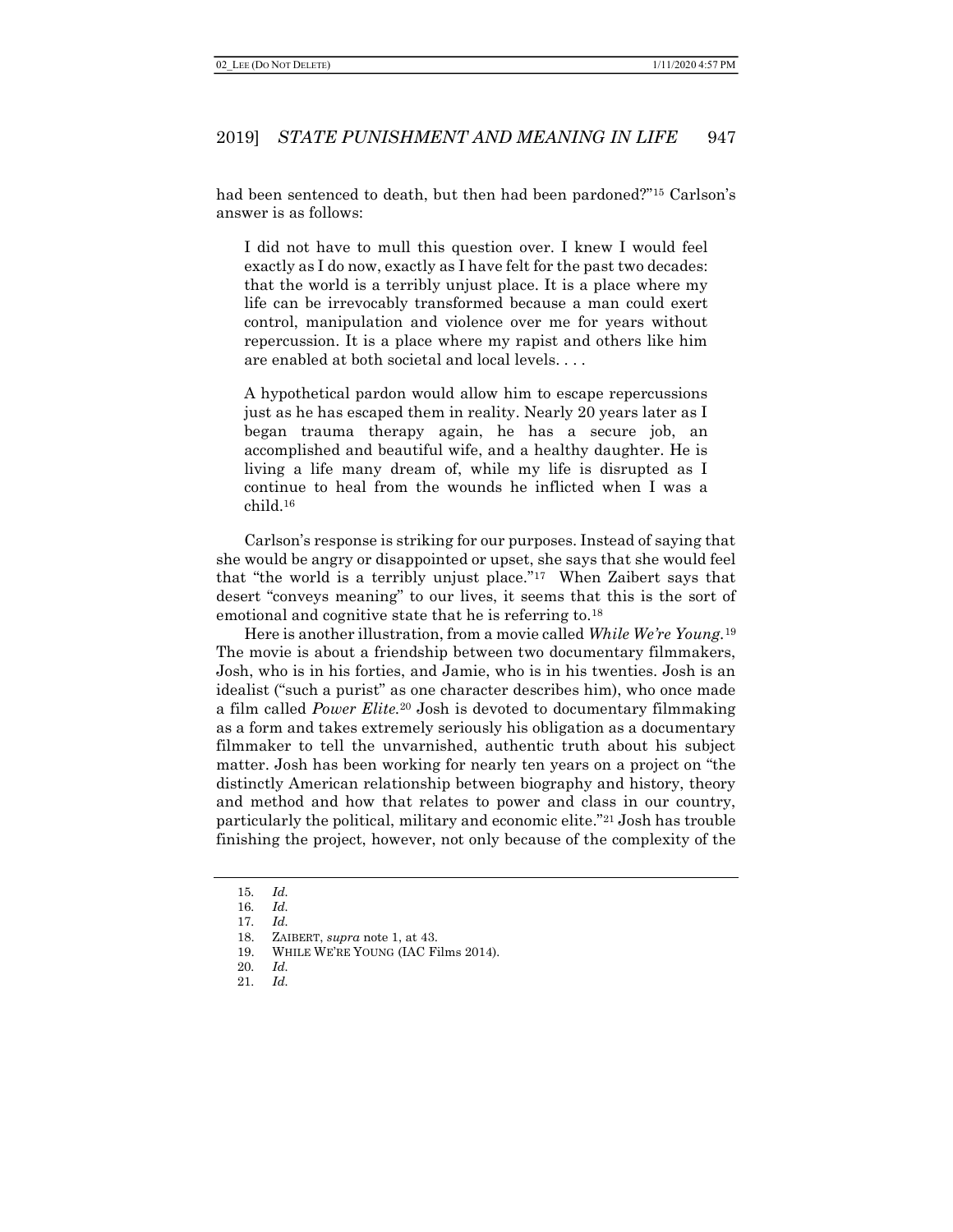story he is trying to tell, the high bar he has apparently set for himself and no doubt other personal hang-ups, but also because he does not always have the funding to finance the project. At one point in the movie, he tries to get a wealthy money manager (introduced in the movie simply as a "hedge fund" person) to invest in his movie but the attempt does not go anywhere because Josh's description of the project, apparently, bores the hedge fund manager.<sup>22</sup>

Jamie is also a documentary filmmaker, though, unlike Josh, who is mid-career, Jamie is just getting started. Jamie seeks out Josh, and Josh begins to mentor Jamie. As their friendship and mentoring relationship develop, Jamie shares with Josh an idea he has for a documentary project, where Jamie would open a Facebook account and make a documentary about meeting and talking to whichever old acquaintance from his past contacts him first. Josh is initially skeptical about the idea but encourages it. Jamie's project grows and eventually turns into a film. To Josh's surprise, Jamie seems to have lucked into a fascinating story of Kent, a military veteran whom Jamie had apparently known in high school. The documentary is a big hit. As Jamie shows the work in progress to his friends and acquaintances, he attracts an investor—the same hedge fund manager whom Josh unsuccessfully tried to court—and a charismatic mentor, Leslie, a legendary documentary filmmaker who is revered in the field and also happens to be Josh's father-in-law.<sup>23</sup>

But here's the thing about Jamie's movie: it is fraudulent. The Facebook setup was fake. Kent did not go to high school with Jamie. Kent is an old friend of Jamie's wife. Jamie, who had learned about Kent through his wife, had already known that Kent would be a good subject for a documentary but decided to frame it as a chance encounter to make it more dramatic and interesting. When Josh learns about all this, he is furious and offended and decides to expose Jamie as a fraud, a fake documentarian who engages in lies that go against everything that the form stands for. Josh finds Jamie at an event to honor Leslie's career in documentary filmmaking, where Leslie had just given a speech about truth, objectivity, and authenticity. This is the perfect opportunity for Josh to expose Jamie for the fraud he is. Josh breathlessly explains to his onlookers—Leslie, the hedge fund investor, and his film producer wife that Jamie's documentary is full of lies, that things did not happen the way the documentary says they did, and that, by implication, Jamie is not fit to be a true documentary filmmaker. Surely everyone would now see the truth about Jamie!<sup>24</sup>

<sup>22</sup>. Id.

<sup>23</sup>. Id.

<sup>24</sup>. Id.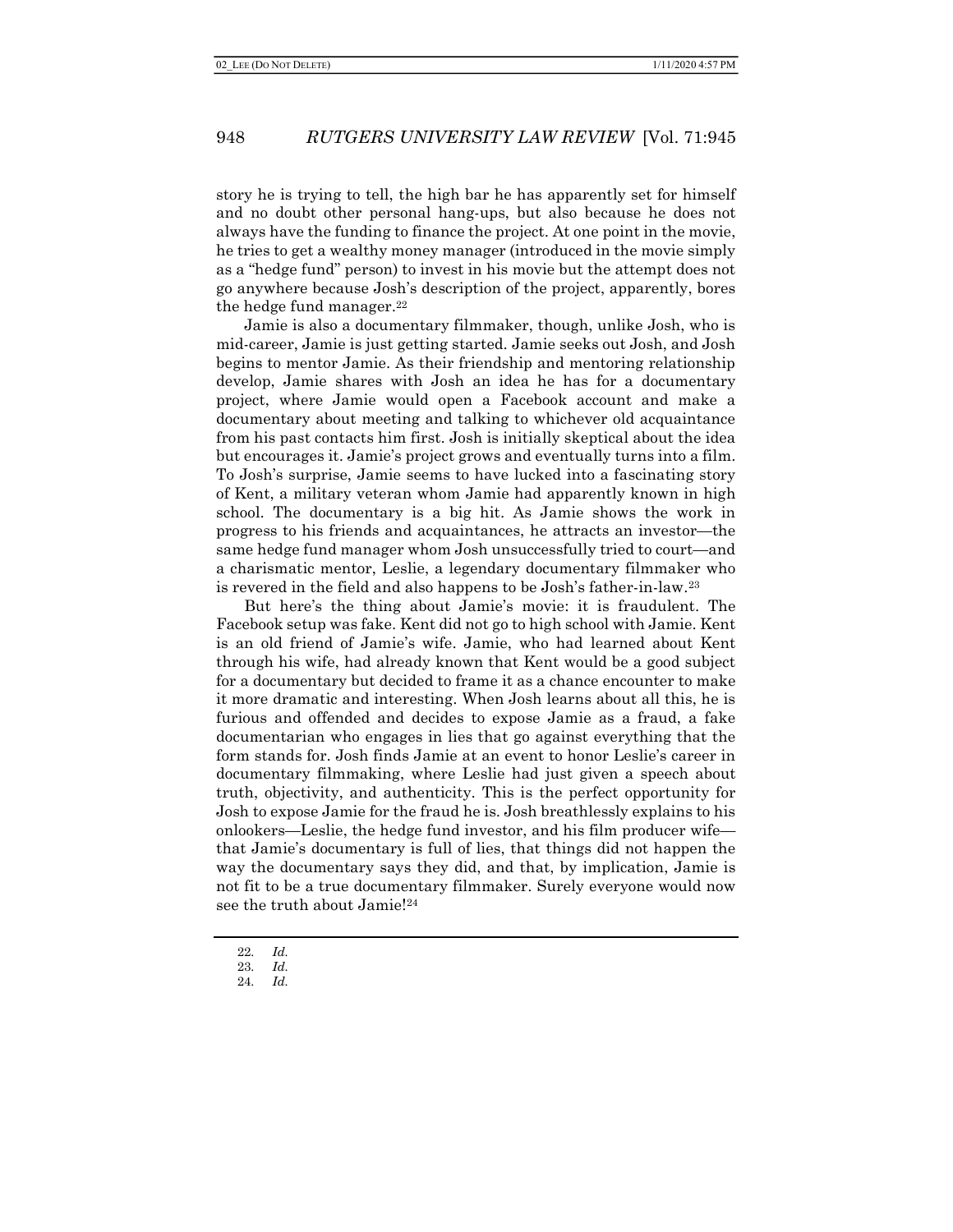To his crushing disappointment, the reaction is not what he expects. The hedge fund investor could not care less. His own wife does not seem as bothered. And, most disturbingly, Leslie, the guru in the group everyone worships, responds as captured in the following exchange:

LESLIE: Is what Josh is saying true?

JAMIE: Well . . . I did know, but I don't think it really matters though, the movie's not about that.

JOSH: Of course it matters. Leslie, explain . . .

LESLIE: I don't know that it totally matters in this case.

JOSH: What?

. . . .

JOSH: . . . Leslie, are you kidding me? You don't care? You just gave a speech about authenticity!

LESLIE: ... [T]he movie works on so many levels, the happenstance of it, to be honest with you, is the least interesting part.

JOSH: I can't believe it! . . . . He's a con artist. Leslie, your generation of sit-ins and protesters and pack rats would be horrified by this demon!<sup>25</sup>

And when it finally dawns on Josh that he is "going to get no satisfaction" and that Jamie is "going to win no matter what," Josh blankly blurts out: "This is not how the world works."<sup>26</sup>

Now, it is not clear at this point in the movie whether one should root for Josh. There are things about the character that are cringe-worthy, and he is certainly not flawless. His documentary may not be any good, either, and Leslie's assessment at one point that it is "a six-and-a-half hour film that feels like it's seven hours too long"<sup>27</sup> may well be correct. But for our purposes, the important sentiment is the one that Josh expresses: "This is not how the world works."28 Or, as Zaibert puts it, "a world in which vice was commonly rewarded and virtue commonly

<sup>25</sup>. Id.

<sup>26</sup>. Id.

<sup>27</sup>. Id.

<sup>28</sup>. Id.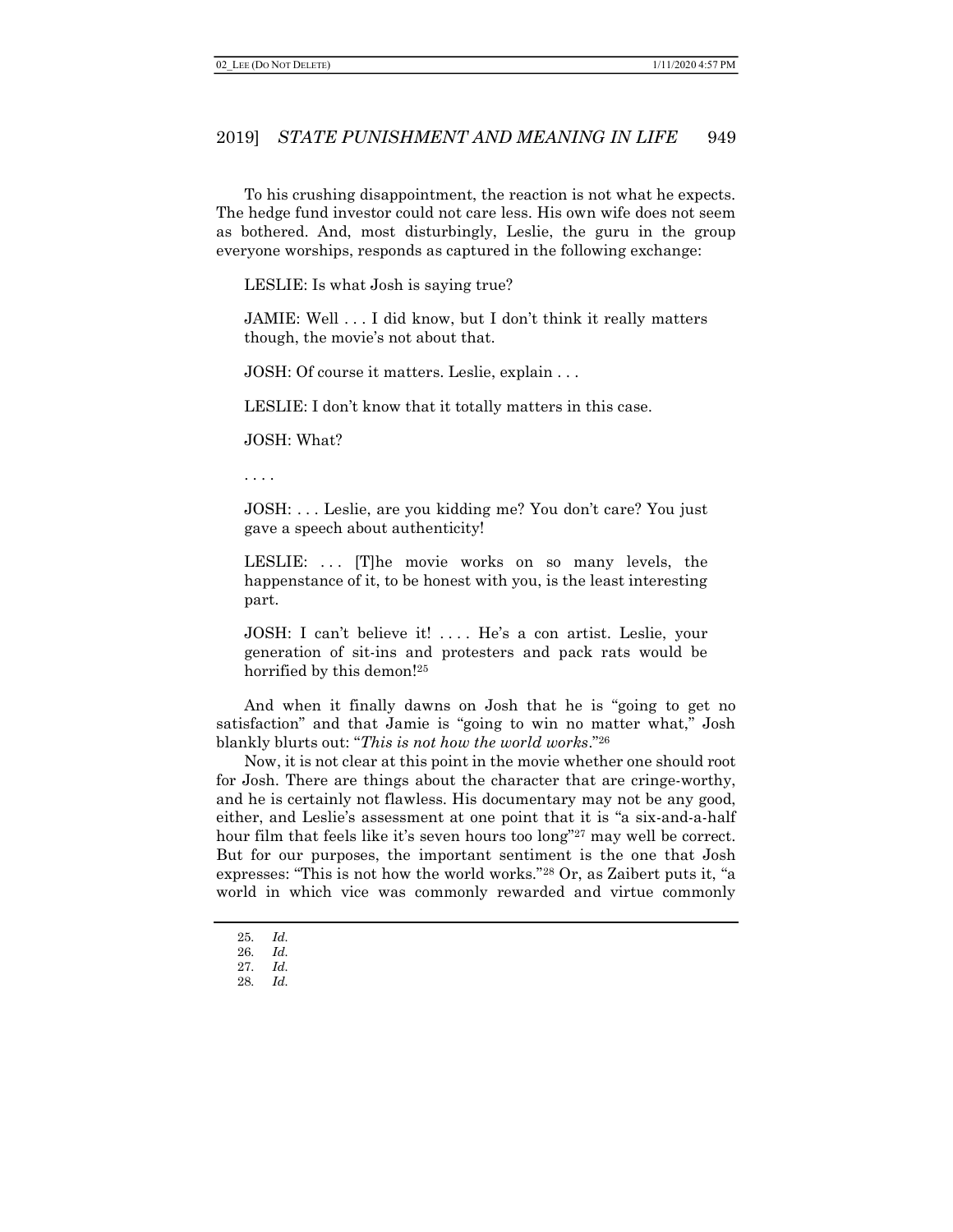punished would be problematic . . . because this state of affairs would strike us as existentially meaningless,"29 and, on the contrary, "distributions according to merit suffuse the world with meaning."<sup>30</sup>

All of this is recognizable. The question is what it has to do with law. As a general matter, the state is not in the business of ensuring just deserts. Bad things may happen to good people, just as some people may achieve far more success than they deserve. But it is not the state's job to intervene and take from those who have more than they deserve and give to those who have less than they deserve. So, we will need something more than just the idea of desert to give an account of state punishment.

To answer that question, consider a couple more illustrations. The Untouchables,<sup>31</sup> a film based on historical events and characters but mostly fictional,32 takes place during the Prohibition Era and is about Eliot Ness, a Bureau of Prohibition agent who leads a small team of agents to go after Al Capone's bootlegging operation. Ness' team starts to achieve some success against Capone's organization, which responds by assassinating members of Ness' team one by one. The man who carries out these killings of these agents is Frank Nitti. After Nitti kills one of Ness' closest associates, James Malone, an Irish-American officer, Ness confronts Nitti on a rooftop and corners him. Nitti attempts to escape by climbing down a rope from the rooftop, and Ness, still very much upset from Malone's death, realizes that he could shoot him right there and kill him as Nitti hangs from the side of the building. After hesitating for a bit, Ness uncocks his gun and puts it away. Nitti, seeing that Ness would not kill him, climbs back up to the rooftop and starts taunting, which begins the following exchange:

NITTI: Come on! Arrest me! What are you waiting for? Don't just stand there. Arrest me!

NESS: Don't push me. They're going to burn you, buddy.

NITTI: Yeah?

NESS: Yeah, I'm going to come see you burn, you son of a bitch, because you killed my friend!

<sup>29.</sup> ZAIBERT, supra note 1, at 9.

<sup>30</sup>. Id. at 10.

<sup>31.</sup> THE UNTOUCHABLES (Paramount Pictures 1987).

<sup>32.</sup> MAX ALLAN COLLINS & A. BRAD SCHWARTZ, SCARFACE AND THE UNTOUCHABLE: AL CAPONE, ELIOT NESS, AND THE BATTLE FOR CHICAGO, at xv (2018).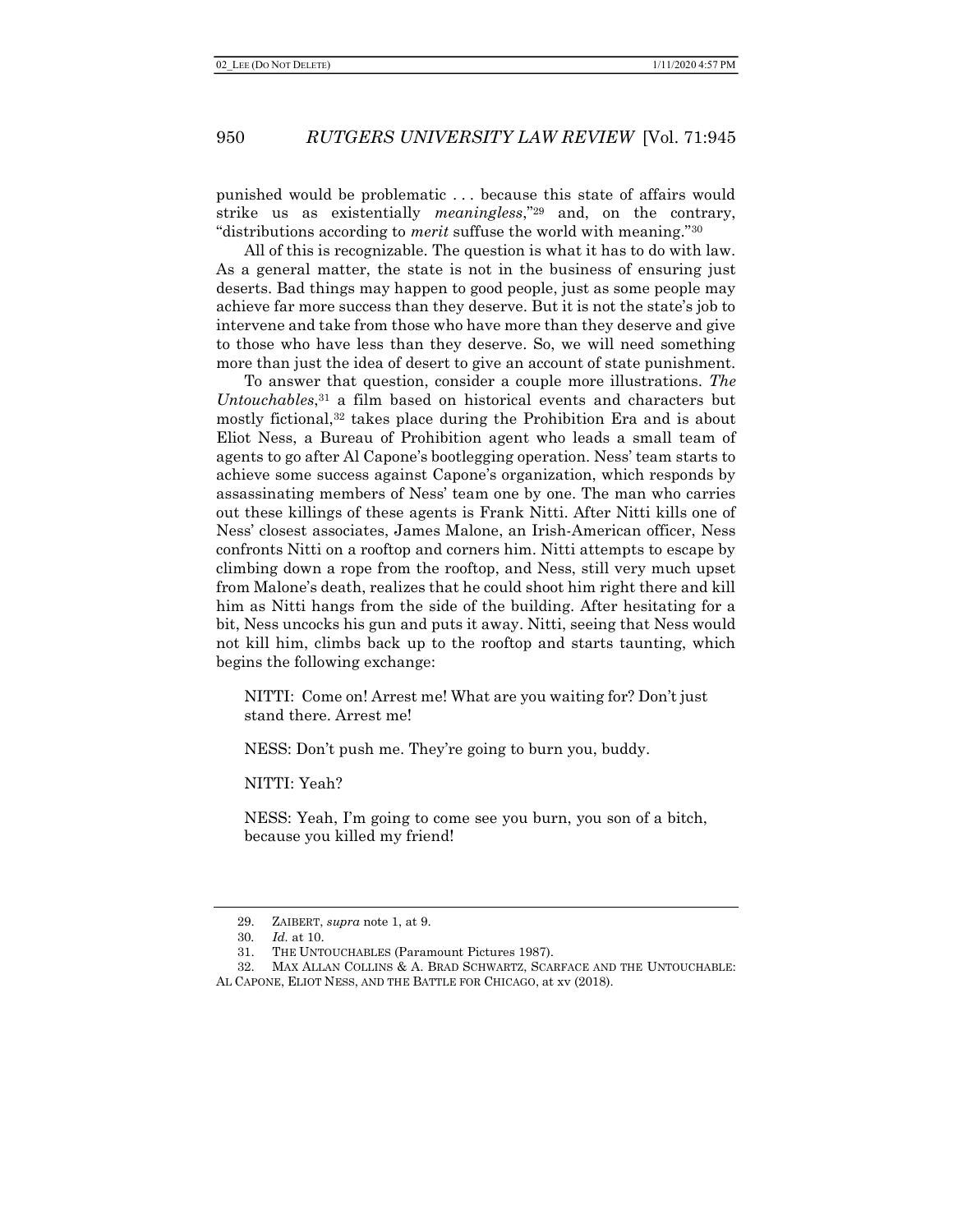NITTI: He died like a pig.

NESS: What did you say?

NITTI: I said that your friend died screaming like a stuck Irish pig. Now, you think about that when I beat the rap.<sup>33</sup>

Ness, at that point, seems to snap. As Nitti starts to walk away with his back turned to Ness, Ness approaches him, puts his hands on Nitti's shoulder, pushes him towards the edge of the rooftop and off the building. Nitti falls screaming to his death, landing on a car.<sup>34</sup>

Here, Ness goes through two psychological transformations. First, when he first has an opportunity to kill Nitti, he goes from a private individual who is facing a person who has killed his closest colleague to a public official who will arrest Nitti and send him through the legal process. When Nitti then mocks Malone's death and his Irish heritage, Ness is angered and immediately goes through another transformation, from a public official back to a private individual who avenges his friend's death through an act of shocking violence.

Contrast this scene against a scene in the movie *Minority Report*.<sup>35</sup> John Anderton is a cop who has lost his son Sean, presumably to a kidnapper, six years ago. One day, Anderton, while following an investigatory lead, stumbles into the empty apartment apparently belonging to a man who has pictures of several children, including that of Sean, strewn throughout the apartment. Once he sees the picture, Anderton is convinced that the person living in that apartment, whose name is Crow, is a criminal who kidnaps children and is responsible for his own son's disappearance. Anderton then says to himself:

Every day for the last six years I've thought about only two things. The first was what my son would look like if he were alive today. If I would even recognize him if I saw him on the street. The second was what I would do to the man who took him . . . . I am going to kill this man.<sup>36</sup>

Crow comes into the apartment at that point, and Anderton grabs him and starts beating him up and trying to extract information about Sean's whereabouts. Crow tells Anderton that he killed Sean, and

<sup>33.</sup> THE UNTOUCHABLES, supra note 31.

<sup>34</sup>. Id

<sup>35.</sup> MINORITY REPORT (20th Century Fox, DreamWorks, & Amblin Entertainment 2002).

<sup>36</sup>. Id.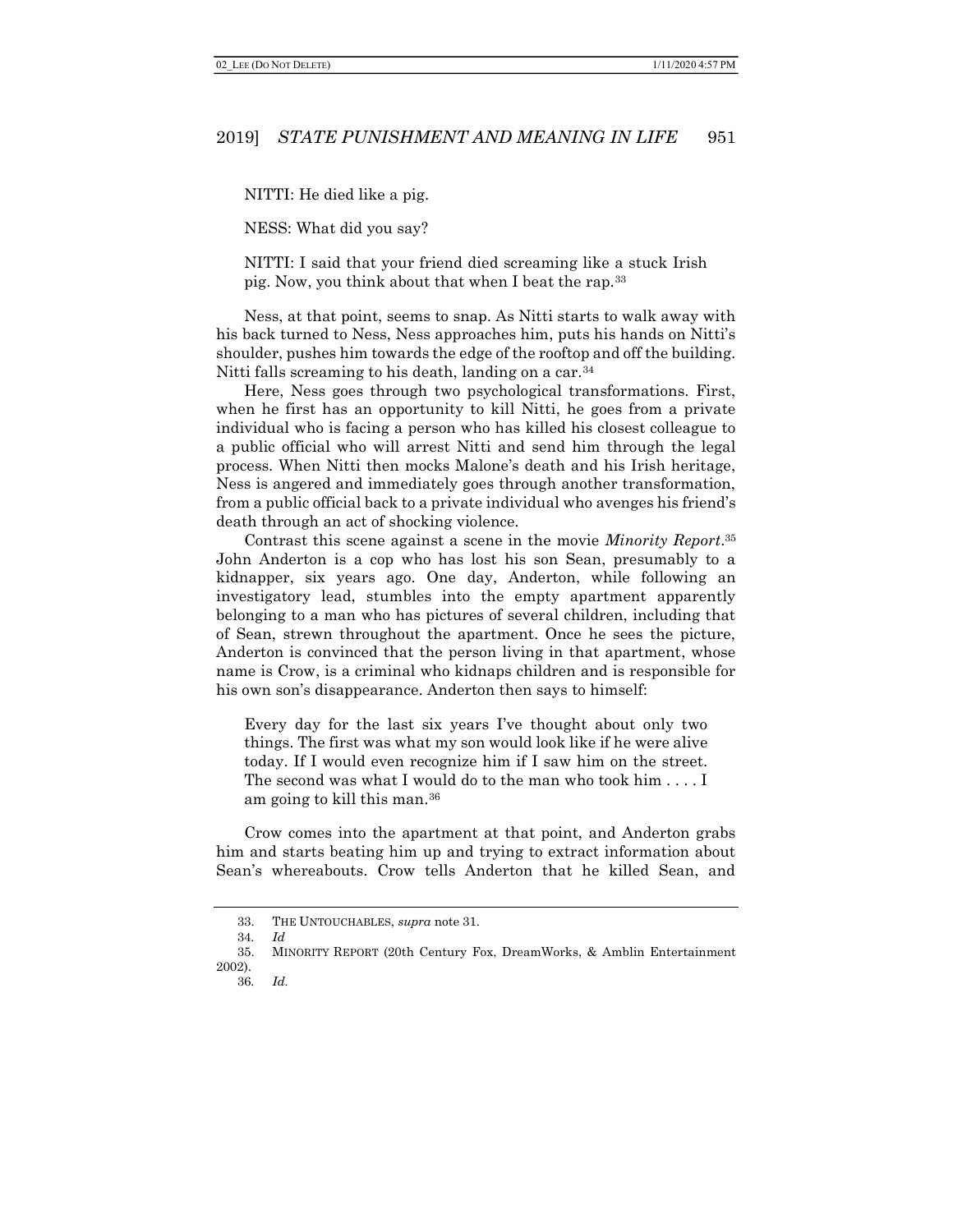Anderton, overcome with grief and anger, resumes his beating of Crow and pulls out his gun and points it at Crow. Anderton appears to be about to kill Crow, but with remarkable self-restraint, he refrains from pulling the trigger and starts reciting the Miranda rights to Crow instead, thereby initiating the process of arresting Crow.<sup>37</sup>

Ness and Anderton both are public officials who consider engaging in acts of personal vengeance. One of them gives in to the temptation; the other one does not. Both of them appear to feel the pull of a powerful justificatory reason to kill, but that does not mean things happen the way they are supposed to happen between Ness and Nitti, whereas it appears that Anderton behaves appropriately towards Crow, at least up to this point. One of the reasons Ness himself hesitates at first is because the right thing to do in that situation is for him to arrest him and prosecute him properly through the legal system, and Anderton successfully suppresses the desire for vengeance and lets the legal process take over.

All of this is happening and is comprehensible to us because these two characters are working in the context of a particular institutional setup that we may call the criminal justice system. The scenes resonate with us because they touch on a fundamental tension present in the system. As the exclusive agent of punishment, and because citizens are generally prohibited from retaliating against wrongdoers, the state has an obligation to respond adequately to wrongdoing by condemning it as such. The state cannot preserve its legitimacy as the sole rightful holder of the power to punish unless it proves itself to be an adequate substitute for what it displaces. It seems to follow that for the state to justify its possession and exercise of its enormous power to criminalize and punish, the state should give the people results that approximate what the people on their own would have produced. Otherwise, individuals would be tempted to respond to acts of wrongdoing on their own, the way Ness did and the way Anderton almost did.

However, given the enormous amount of harm that the state can bring about in people's lives through its coercive and judgmental uses of its power to criminalize and punish, the observation that the state is merely giving people what they want or satisfying the people's thirst for revenge by itself cannot serve as a justification for the institutional setup. What we need is an additional step of justifying the people's demand for punishment in the first place. Without such a justificatory step, the government's use of power becomes merely a version of keeping the people satisfied, no matter how immoral their demands may be.

37. Id.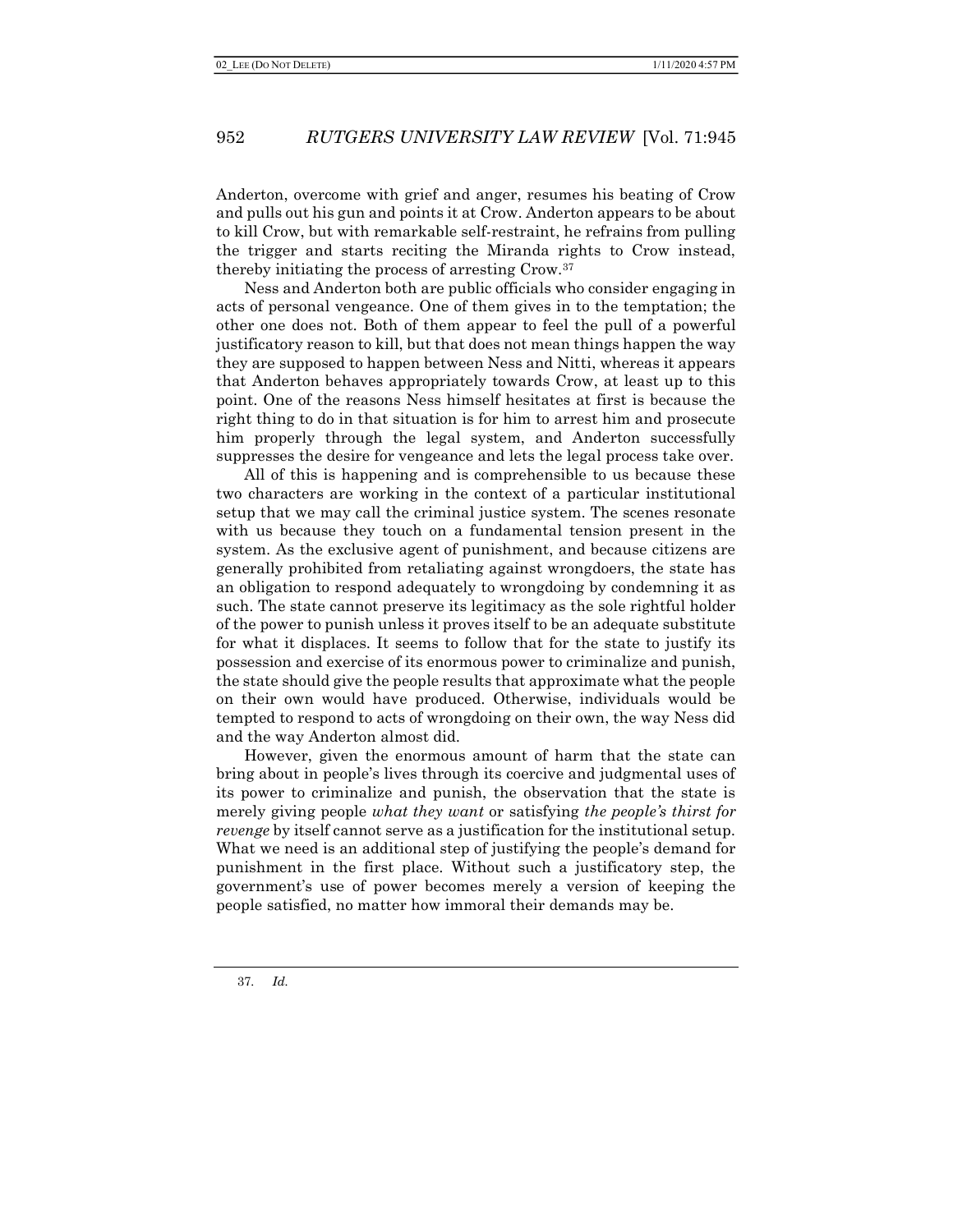What would such a justificatory step look like? It seems to me that it could look a lot like Zaibert's argument about desert and meaning in life. The state can keep its power to punish people and maintain its authority by keeping the people's demand for punishment reasonably satisfied. And when it does so, the state is not just giving into pressure of an irrational mob to satisfy their thirst for vengeance. When the state seeks to provide adequate responses to acts of wrongdoing, it rather is giving wrongdoers what they deserve. And why is it good to give the wrongdoers what they deserve? Zaibert's answer, as we saw above, is that "desert gives a certain order—a certain meaning—to the whole in which it appears."<sup>38</sup>

So, if it turns out to be the case that Ness' treatment of Nitti is morally unjustified aside from its vigilante justice aspect, then the legal system that condemns and stigmatizes Nitti may be unjustified, too. Similarly, if Anderton is not morally justified to kill Crow himself, then to the extent whatever awaits Crow when he is brought to the legal system resembles Anderton's treatment of Crow, then the legal system cannot be justified, either. Such a close relationship between state punishment and private retaliation is affirmed by Zaibert when he says that even though there are "excellent, typically overriding reasons to prevent vigilantism, . . . this is not because what a vigilante does is completely valueless—particularly if it is very similar to what an authority would have done."39 In a previous book, Zaibert has similarly argued that "a perfectly virtuous vigilante . . . is surely conceivable,"<sup>40</sup> and that "it is extremely difficult to distinguish sharply between punishment and revenge"41 under his account, which he has touted as a point in favor of his account.<sup>42</sup>

Therefore, even though Zaibert announces at the beginning of his book that he is mainly interested in theoretical problems of punishment generally and not in the problem of state punishment, it turns out that his argument provides an important component of a case for state punishment. Without an argument like Zaibert's, we can end up with a theoretical justification for the institution of punishment that is hollow at its core. State punishment may be justified as a way to replace the system of private vengeance, but if whatever state punishment is replacing is morally unjustified, then to the extent that the state produces outcomes that resemble those that would be arrived at under

<sup>38</sup>. See ZAIBERT, supra note 1, at 43.

<sup>39</sup>. Id. at 48–49.

<sup>40.</sup> LEO ZAIBERT, PUNISHMENT AND RETRIBUTION 185 (2016).

<sup>41</sup>. Id. at 69.

<sup>42</sup>. Id. at 95.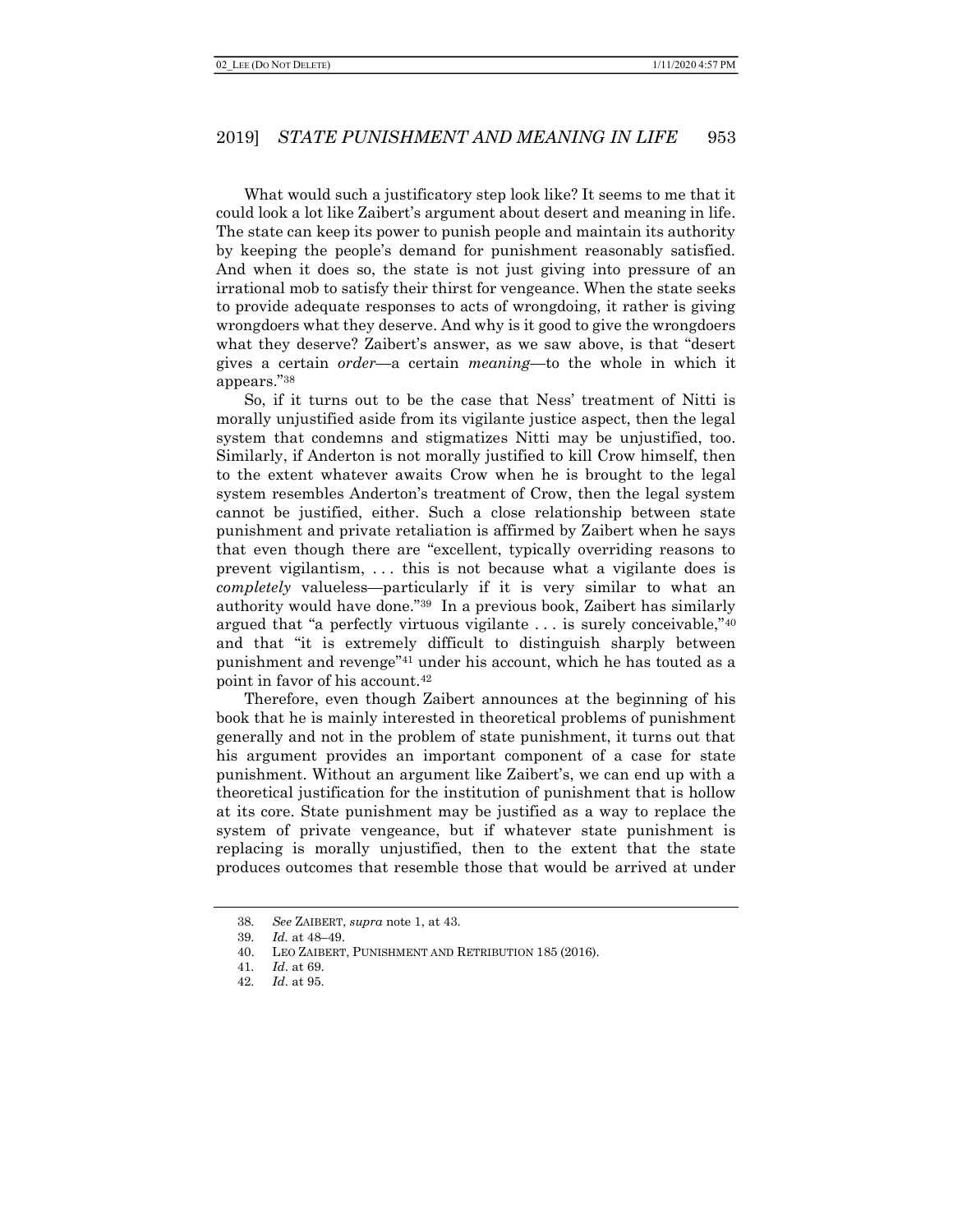the system of private vengeance, then state punishment cannot be morally justified, either. All of Zaibert's talk about meaning in life, then, is important because those who seek to justify the institution of punishment may need an account like Zaibert's to offer a complete defense of the system, and this is the way in which Zaibert's book demonstrates why the question of meaning may matter for criminal law theorists. It seems to me that this is an important theoretical contribution of Zaibert's book.

However, I would like to end this comment with a cautionary note. If it is indeed the case that state punishment exists as a way of displacing the system of private vengeance, we should think about the ways in which the legal system is supposed to be an improvement over the system it replaces. The standard story is that the legal system is superior because of its ability to investigate the factual basis for claims of wrongdoing thoroughly and accurately; its provision of basic procedural safeguards for the accused, such as those found in the Bill of Rights; and proportionality limitations on amounts of punishment. I would like to focus on the aspect that is of central importance to Zaibert's theory: suffering.

Zaibert emphasizes the significance of suffering throughout the book. He says, for instance, that there is an "essential conceptual connection between punishment and suffering."43 He elaborates that "[w]hatever specific punishments turn out to be, to the extent that they remain forms of punishment, they will necessarily have to (seek to) make the wrongdoer suffer."<sup>44</sup> He also says that "[t]o punish  $\ldots$  is to (try to) inflict suffering . . . on someone as a response to her wrongdoing"45 and that "punishment is incoherent without it being an attempt to inflict suffering."46

Is Zaibert right about this? Since the question here is what the recipient of punishment deserves, perhaps we can start with an analysis of the general concept of desert. As Joel Feinberg explained in his seminal discussion, every desert statement has at least three elements.47 In the statement, "S deserves X in virtue of  $F$ ," S is the deserving person, X is what he deserves, and  $F$  is the desert basis—that is, the basis for  $X$ .<sup>48</sup>

To understand how it is that a person deserves something, we must understand two relationships: the relationship between the person who

48. Id.

<sup>43.</sup> ZAIBERT, supra note 1, at 3.

<sup>44</sup>. Id. at 7.

<sup>45</sup>. Id.

<sup>46</sup>. Id. at 11.

<sup>47.</sup> Joel Feinberg, Justice and Personal Desert, in DOING AND DESERVING: ESSAYS IN THE THEORY OF RESPONSIBILITY 55, 61 (1970).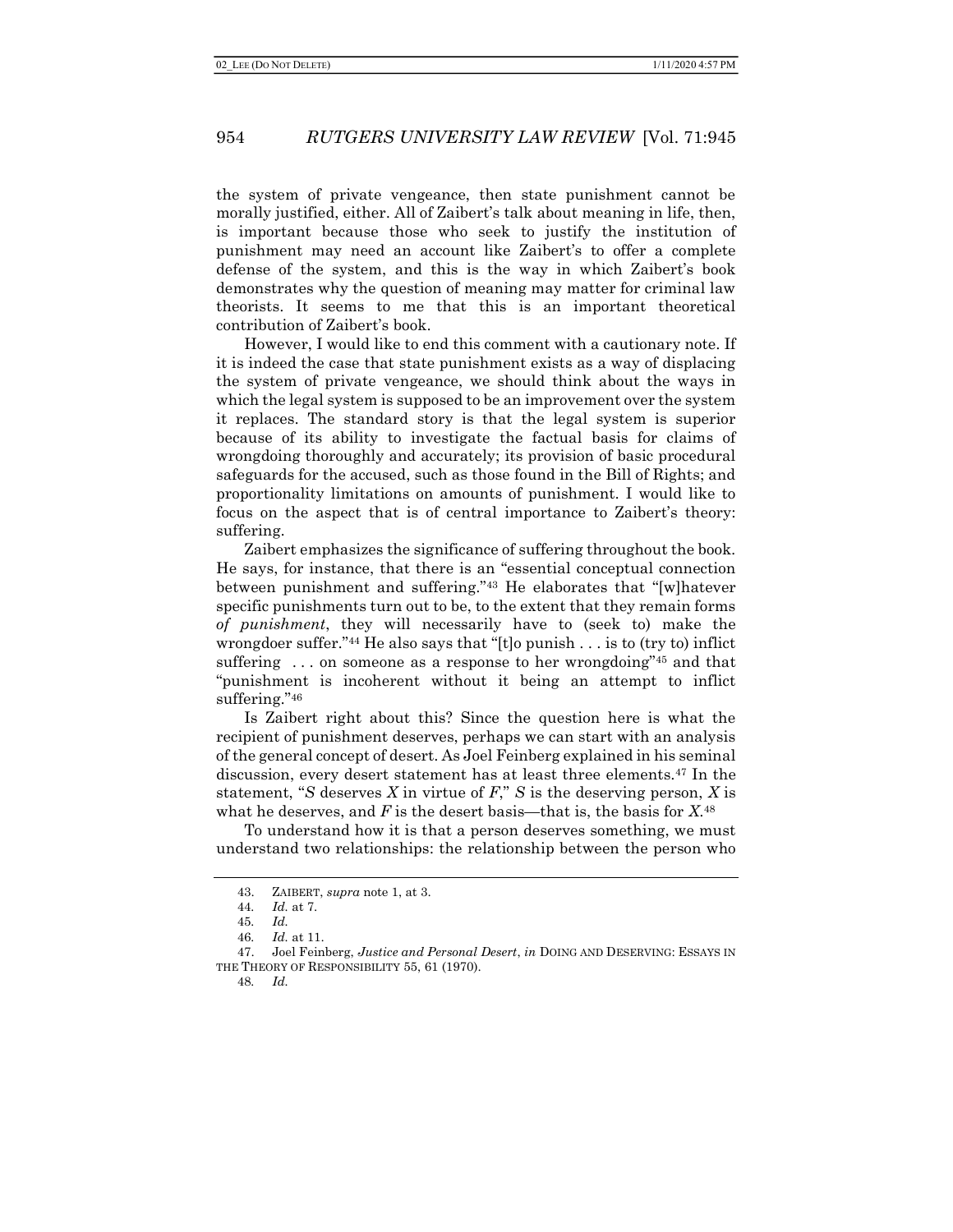is deserving and the desert basis  $(S \text{ and } F)$ , and that between what is deserved and the desert basis  $(X \text{ and } F)$ . The person who is deserving and the desert basis  $(S \text{ and } F)$  are related in that the desert basis has to be an attribute of the deserving person. In the relationship between what is deserved and the basis for desert  $(X \text{ and } F)$ , the key concept is "fitness" or appropriateness.49 So, a response to criminal wrongdoing is "fitting" or "appropriate" only if it takes a form that symbolizes or expresses the society's condemnatory attitude towards the criminal conduct. This is why it would be inappropriate to reward criminals, whereas infliction of suffering is often seen as an appropriate response. Second, a corollary to this is that not every form of loss is an acceptable form of punishment in every society, depending on the symbolic significance the particular form of loss has in the society.50 For instance, the sanction of "community service" may appear inappropriate for certain crimes given the mixed signals—either as a sanction or as evidence of the participant's generosity and public spiritedness—such service gives.<sup>51</sup>

The concept of proportionality in punishment follows from the idea of fitness.52 In short, the harshness of the punishment should reflect our level of condemnation or disapproval of the criminal act. A punishment would be excessive, then, if the degree of condemnation symbolized by the amount of punishment were too high relative to the criminal's blameworthiness. A punishment also would be excessive in situations where it is imposed on a person who has not committed any acts for which the kind of condemnatory expression that accompanies criminal sanction would be appropriate. A corollary to all of this is that the harshness of the punishment should increase as the appropriate level of condemnation or disapproval increases, which in turn should increase as the gravity of the crime increases.<sup>53</sup>

Fitness in desert has both comparative and noncomparative aspects.54 To illustrate, in the punishment context, the noncomparative aspect stands for the view that a person convicted of a given crime should receive a certain amount of punishment, no matter how other people are treated, while the comparative aspect focuses on what the punishment for a given crime is compared to punishments for different crimes of varying degrees of blameworthiness. For example, if a criminal has been sentenced to five years in prison for stealing a car, noncomparative desert

<sup>49</sup>. Id. at 77–78.

<sup>50</sup>. Id. at 114.

<sup>51</sup>. Id.

<sup>52</sup>. See id. at 78.

<sup>53</sup>. Id. at 118.

<sup>54.</sup> Joel Feinberg, Noncomparative Justice, 83 PHIL. REV. 297, 298 (1974).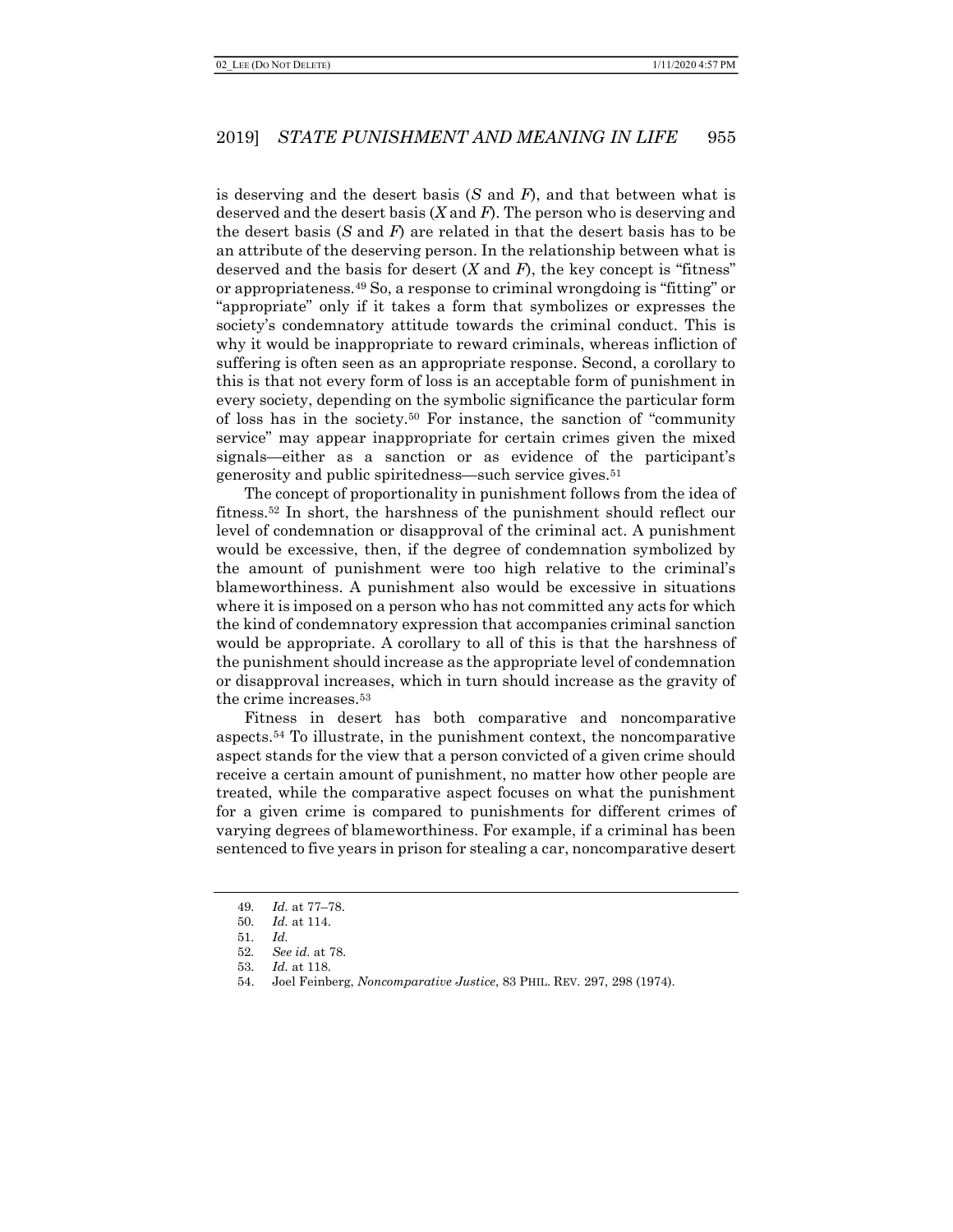asks whether his deed is serious enough to warrant such a response by the state, regardless of how the state is treating other car thieves and criminals of more and less serious crimes. Comparative desert, by contrast, is about whether the car thief is being treated the same way as other car thieves and other comparably serious criminals and how his punishment compares to punishments imposed on those who have committed more or less serious crimes.

Why do both aspects—comparative and noncomparative—matter? Noncomparative desert matters in the following way: when we say that it would be clearly disproportionate to punish parking violation with one year in prison, that statement would be true even if every parking violation were treated the same way and more serious crimes were treated more harshly. In other words, even if a sentencing scheme generates a series of sentences that are in perfect comparative desert relationship to one another, it is possible for some or all of those sentences to be too harsh.

The comparative aspect matters, too, as what one deserves is sometimes determined in reference to what others deserve. So when the state punishes, it condemns the behavior it punishes as wrong, and the degree to which the behavior is condemned is expressed by varying the amount of punishment. Therefore, how one's punishment stands in relation to punishments for other crimes supplies a crucial piece of information as to how wrong the behavior punished is viewed by the society. This means that a punishment imposed on a criminal would be "undeserved" if it is more severe than the punishment imposed on those who have committed more serious crimes or crimes of the same seriousness, because the judgment it expresses about the seriousness of the criminal's behavior would be inappropriate. For instance, as the death penalty carries a social meaning as the ultimate punishment for the most serious crimes, each time the state imposes a death sentence it shows that it considers the crime at issue to be not only one of the most serious offenses committed against the society, but also an offense that is as serious as other crimes that the society considers to be the most serious. Those who commit offenses less serious than the most serious offenses and are still sentenced to death would be receiving harsher sentences than they deserve, because part of what it means for them to receive the punishment they deserve is that they are punished less harshly than the worst criminal.

In this way, comparative desert functions the way an audience at a play responds to various performers at the end of the performance.<sup>55</sup>

<sup>55.</sup> I borrow this example from David Miller. See David Miller, Comparative and Noncomparative Desert, in DESERT AND JUSTICE 25, 30 (Serena Olsaretti ed., 2003).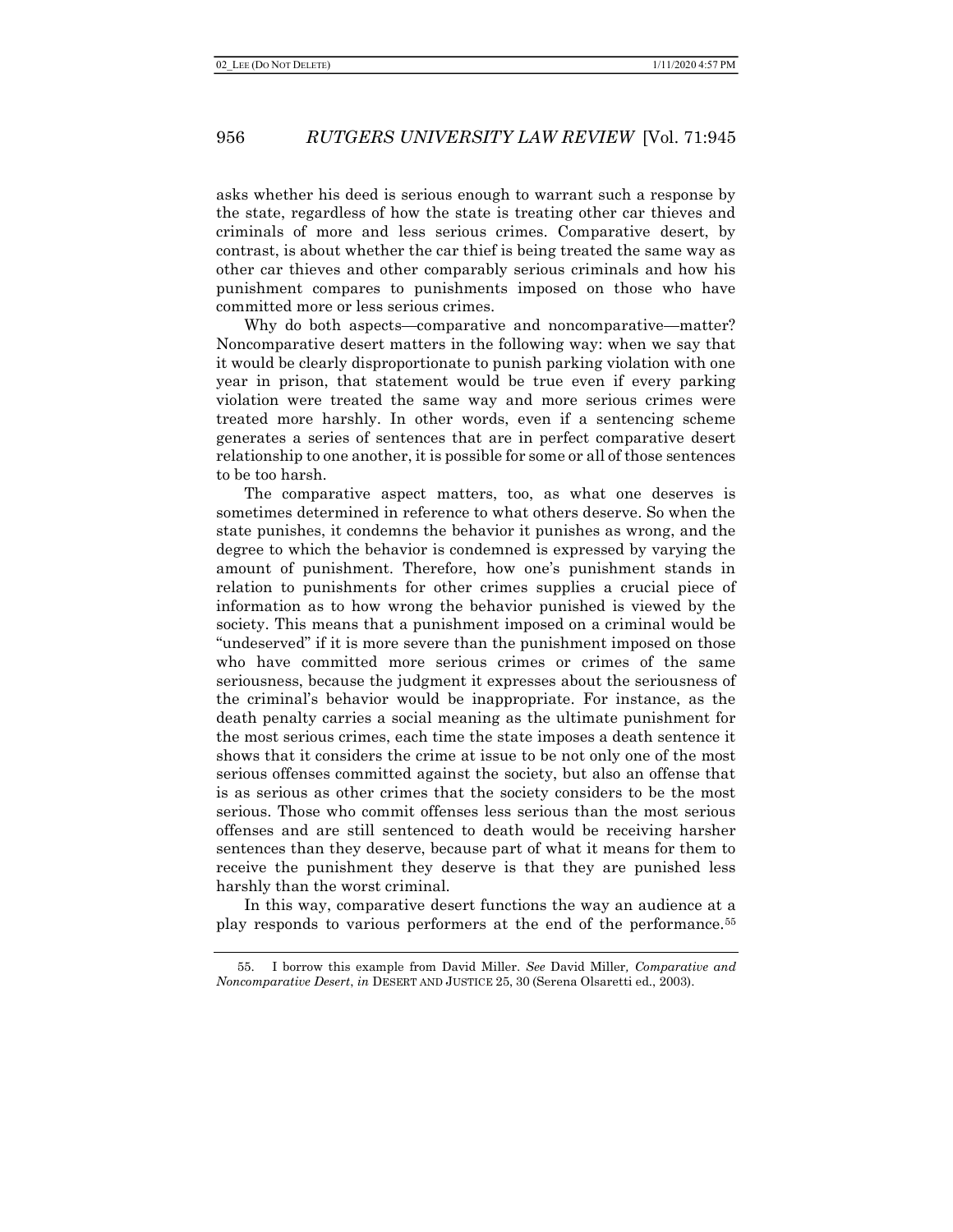Assuming that a given production is good enough to merit applause, the audience members vary the length and intensity of their applause to show their relative levels of appreciation for different members of the cast. There may be noncomparative desert at work here, because if the production as a whole is not worthy of applause, no member of the cast may deserve any showing of appreciation. But barring such a situation, what determines how the audience greets each member of the cast is the principle of comparative desert. That is, other things being equal, generally the cast members with bigger and more difficult parts tend to receive the longer, louder, and more intense applause. The reason this has to be so is that there is a limit as to how long, loud, and intense cheering can get, and the audience has to save their longest applause for the cast member they appreciate the most. If they are too quick to unleash their most enthusiastic showing of appreciation and use it on minor characters, they may not be able to express to the ones with the leading parts how much more they appreciate them than those with lesser roles. And if such a situation unfortunately arises, those who deserve more recognition from the audience would not be receiving what they *deserve*, not just what they *comparatively deserve*. It is in this sense that what one deserves cannot be determined without considering both comparative and noncomparative aspects.

Incidentally, it is important to note here that nothing in this account requires suffering as a response to criminal wrongdoing. According to the account presented, the important feature of desert is that of a "fitting" or "appropriate" response. It is true that what is typically considered to be a "fitting" response to criminal wrongdoing is infliction of suffering, but, it seems to me, that is not a requirement of this theory of desert. The right level of condemnation need not be expressed in terms of inflictions of suffering, as, say, a symbolic response can suffice.

Zaibert would disagree with the position that punishment and suffering can be decoupled in the way I am suggesting. Perhaps Zaibert is correct, and let's grant that he is correct and I am wrong on the issue of the conceptual connection between punishment and suffering. It still seems to me that there are good reasons to attempt to reduce the amount of suffering in our criminal justice system, and to the extent that the state can find a way to devise a fitting and appropriate response to criminal wrongdoing without inflicting suffering, that is a goal worthy of our attention. I worry that Zaibert's insistence on a "conceptual connection" between punishment and suffering would have the effect of preventing